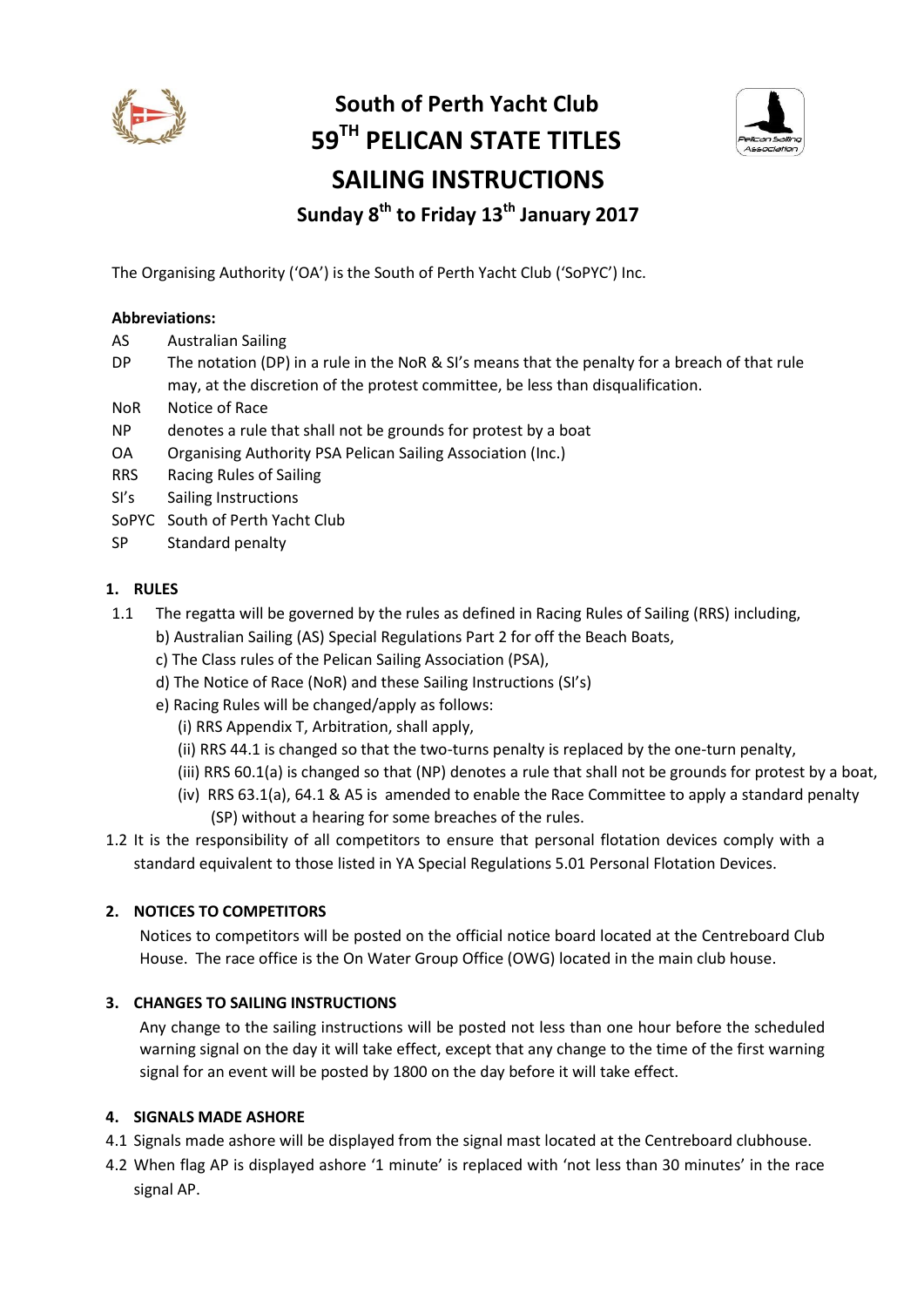#### **5. SCHEDULE OF TIMES & RACES**

| Date                             | <b>Times</b> | <b>Class</b>                           | <b>Course Area</b> |
|----------------------------------|--------------|----------------------------------------|--------------------|
| Sunday 8 <sup>th</sup> January   | 0900-1500    | Measuring & Registration               |                    |
| 2017                             | 1700-1930    | <b>Welcome Function</b>                |                    |
|                                  |              |                                        |                    |
|                                  |              |                                        |                    |
| Monday 9 <sup>th</sup> January   | 0900         | <b>Regatta Briefing</b>                |                    |
|                                  | 1000         | <b>Invitation Race</b>                 | Melville           |
|                                  | 1330         | First Warning - 2 races (back to back) | Water East         |
|                                  | 1730         | Presentations                          | (MWE)              |
| Tuesday 10 <sup>th</sup> January | 0930         | First Warning - one race               | <b>MWE</b>         |
|                                  | 1300         | First Warning - 2 races (back to back) |                    |
|                                  | 1700         | Presentations                          |                    |
|                                  | 1800         | Sundowner                              |                    |
| Wednesday 11 <sup>th</sup>       | Lay Day      |                                        |                    |
| January                          |              |                                        |                    |
| Thursday 12 <sup>th</sup>        | 0930         | First Warning - one race               | <b>MWE</b>         |
| January                          | 1300         | First Warning - 2 races (back to back) |                    |
|                                  | 1700         | Presentations                          |                    |
| Friday 13 <sup>th</sup> January  | 0930         | First Warning - one race               | <b>MWE</b>         |
|                                  | TBA          | Provision for resail                   |                    |
|                                  | 1400         | No warning signal after 1400           |                    |
|                                  | 1800         | <b>Presentation Night Dinner</b>       |                    |

5.1 No warning signal will be made after 1400 on the final day of scheduled racing.

#### **6. CLASS FLAG**

The class flag for the Pelican will be the black Pelican Class insignia on a white background.

#### **7. RACING AREA**

Attachment A shows the location of the racing area, Melville Water East (MWE).

#### **8. THE COURSES**

The diagram in Attachment B shows the courses, including the approximate angles between legs, the order in which marks are to be passed, and the side on which each mark is to be left.

#### **9. MARKS**

- 9.1 Mark 1 is a red inflatable buoy. Mark 2s is a green inflatable buoy. Mark 2p is a red inflatable buoy, Marks 2, 3 & 5 are red inflatable buoys whilst Mark 4 is a small red-orange 'pimple' buoy.
- 9.2 New mark, as provided in SI 12 will be a blue inflatable buoy.
- 9.3 The starting and finishing mark will be a black and white chequered buoy.

#### **10. AREAS THAT ARE OBSTRUCTIONS**

While racing, the area bounded by the four navigational marks defining Heathcote Channel is designated an obstructions that boats shall not enter, or cross.

#### **11. THE START**

- 11.1 Races will be started by using RRS26 with the warning signal made 5 minutes before the starting signal.
- 11.2 The starting line will be between a staff displaying an orange flag in the Race Committee boat at the starboard end and the port-end starting mark.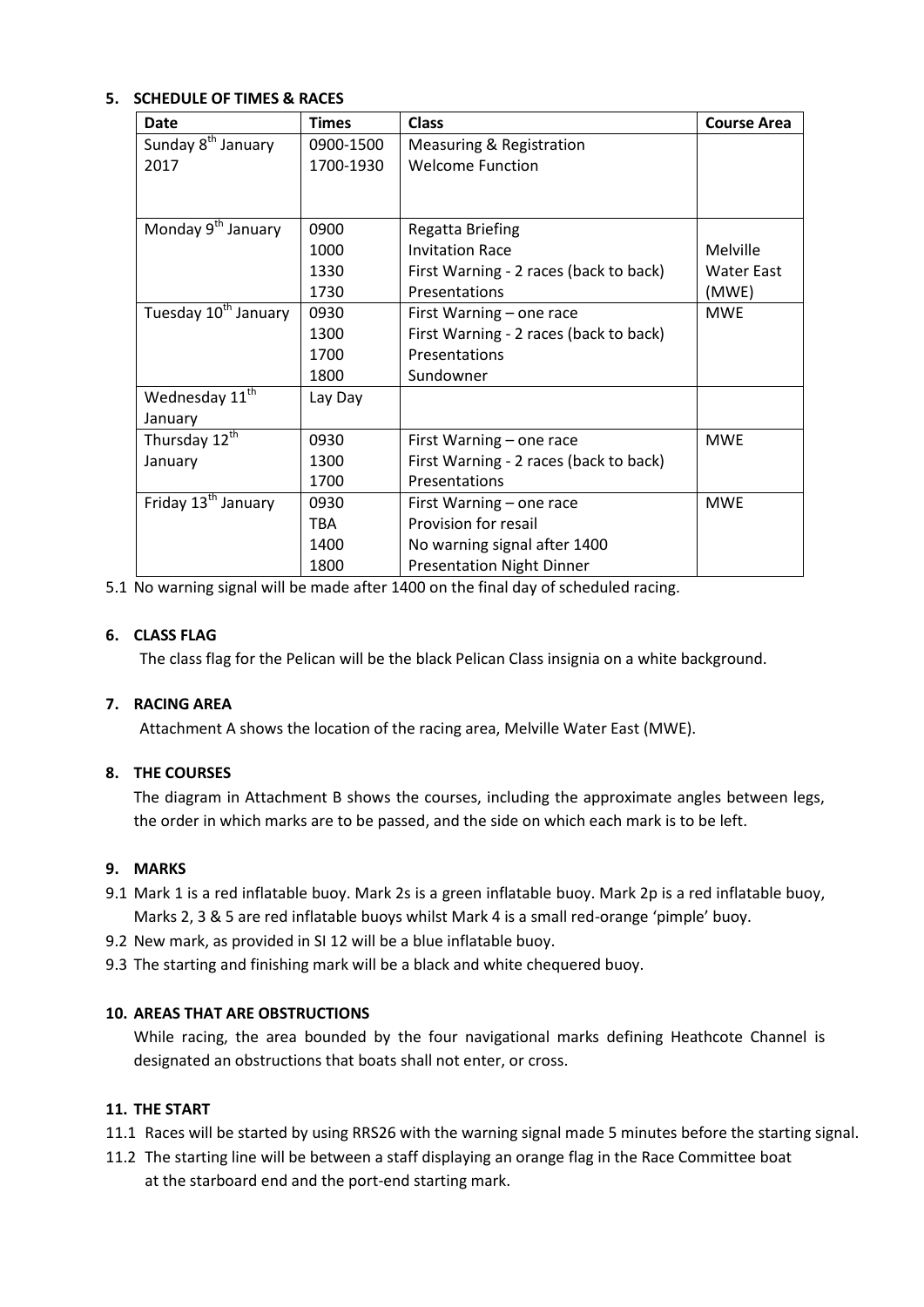11.3 A boat that does not start within 5 minutes after her starting signal will be scored Did Not Start (DNS) without a hearing. This changes RRS A4 and A5.

## **12. CHANGE OF THE NEXT LEG OF THE COURSE**

To change the next leg of the course, the race committee will lay a new mark (or move the finishing line) and remove the original mark as soon as practicable. When in a subsequent change a new mark is replaced, it will be replaced by an original mark.

### **13. THE FINISH**

The finishing line will be between a staff displaying an orange flag on the Race Committee boat at the port end and the starboard end finishing mark.

#### **14. PENALTY SYSTEM**

- 14.1 RRS Appendix T, Arbitration, shall apply,
- 14.2 RRS 44.1 is changed so that the two-turns penalty is replaced by the one-turn penalty,
- 14.3 RRS 60.1(a) is changed so that (NP) denotes a rule that shall not be grounds for protest by a boat,
- 14.4 RRS 63.1(a), 64.1 & A5 will be amended to enable the Race Committee to apply a standard penalty (SP) without a hearing for some breaches of the rules. (SI 16.5)

## **15. TIME LIMITS**

- 15.1 The race time limit will be 60 minutes.
- 15.2 Boats failing to finish within 20 minutes after the first boats sails the course and finishes will be scored Did Not Finish (DNF) without a hearing. This changes RRS 35, A4 and A5.

### **16. PROTESTS AND REQUESTS FOR REDRESS**

- 16.1 Any boat wishing to lodge a protest MUST advise the Committee boat of their intention, as soon as is practically possible, following their completion of a race - in doing so the protesting boat must not interfere with competitors still racing. A written protest must then be lodged once ashore (see below).
- 16.2 Protest forms are available at the On Water Group office in the main clubhouse foyer. Protests and requests for redress or reopening shall be delivered there within the appropriate time limit.
- 16.3 The protest time limit (PTL) is one hour after the last boat has finished the last race of the day or the Race Committee signals no more racing today, whichever is later.
- 16.4 Notices will be posted no later than 30 minutes after the PTL to inform competitors of hearings in which they are parties or named as witnesses. Hearings will be held in the protest room located in the OWG office at the time posted. Notices of protests by the Race Committee, Technical Committee or Protest Committee will be posted to inform boats under RRS 61.1(b).
- 16.5 (DP) discretionary penalty the penalty for a breach of this rule may at the discretion of the protest committee, be less than disqualification.
- 16.6 (SP) standard penalty For some specific breaches of the rules, the Race Committee (RC) may apply a standard penalty (SP) without a hearing. The RC may still protest a boat when they consider the SP inappropriate. A boat may request redress if they believe the application of the SP improper. The Standard Penalty is 20% of the number of boats that started, but not worse than DSQ. This changes RRS 63.1 & Appendix A5.
- 16.7 (NP) will not be grounds for protest by a boat. This changes RRS 60.1(a).
- 16.8 **ARBITRATION** shall apply in accordance with RRS Appendix T.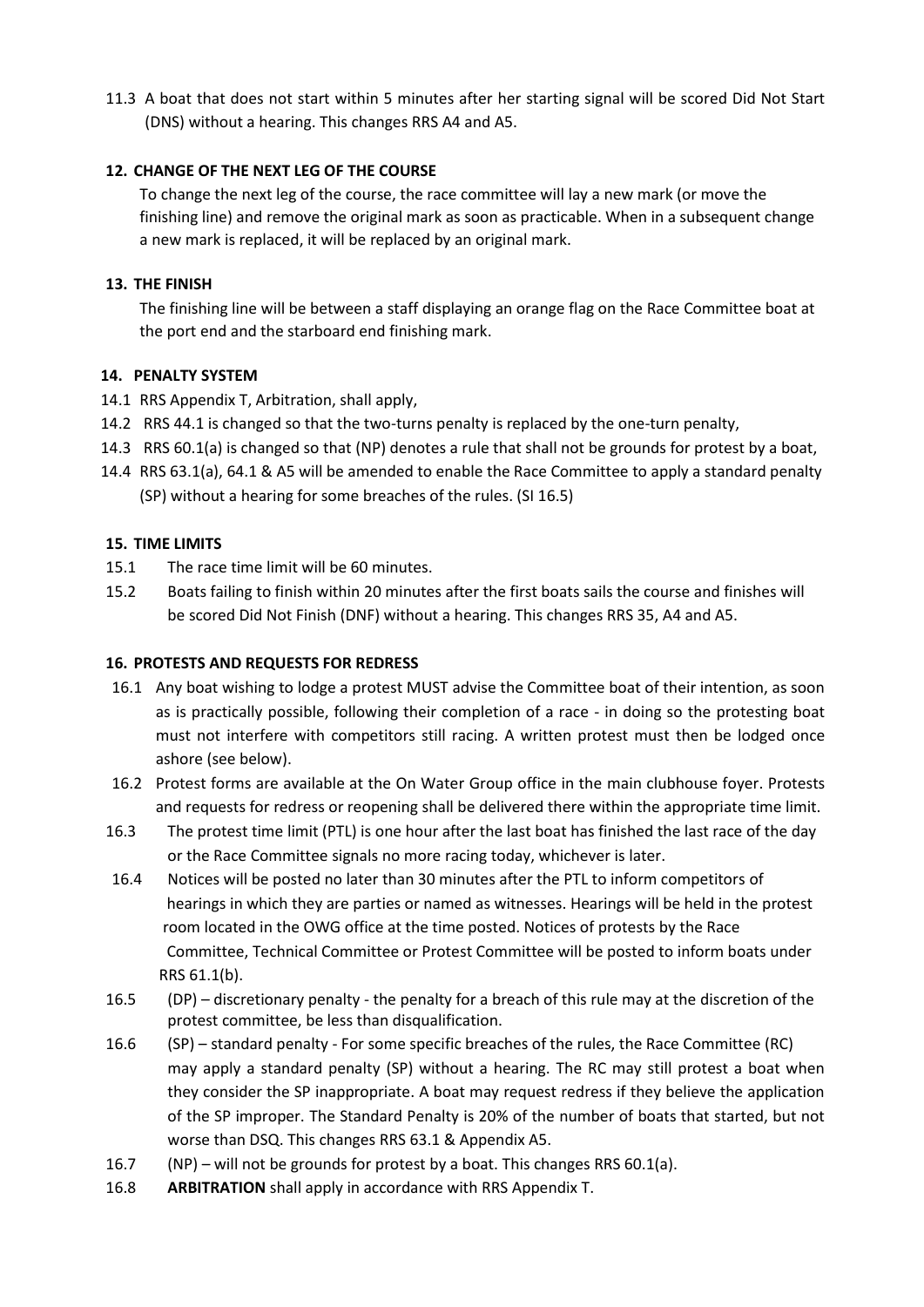#### **17. SCORING**

- 17.1 The scoring system is as follows: The 'Low Point Scoring System', RRS Appendix A will apply.
- 17.2 4 races are required to be completed to constitute a series.
- 17.3 When fewer than 5 races are completed, a boats series score will be the total of her race scores.
- 17.4 When 5 to 8 races have been completed, a boat's series score will be the total of her race scores excluding her worst score.
- 17.5 When 9 races have been completed, a boat's series score will be the total of her race scores excluding her two worst scores.
- 17.6 (NP) A consistency scoring system will be run in conjunction with the championship series. Each boats handicap will be calculated by the OA based on the boat's finishing times in the first 3 races (including the Invitation race).
- 17.7 Any boat finishing in the top three for championship results is ineligible to win a position in the top three consistency.

## **18. SAFETY REGULATIONS (NP)(SP) – "SIGN ON/OFF" & RETIREMENT FROM A RACE**

a) A boat shall complete the 'sign-on/off' sheet which will be available at least 1 hour before the warning signal (adjacent to the Centreboard notice board). Boats that fail to 'sign-on or off' shall receive a SP without a hearing for each breach.

b) A boat that retires shall notify a Race Committee boat or the Beach Marshall and sign off immediately upon returning to shore.

#### **19. REPLACEMENT OF CREW OR EQUIPMENT (DP)**

- 19.1 Substitution of competitors will not be allowed without prior written approval of the race committee. Application for approval of substitution of competitors shall be made on the form available at the Centreboard Clubhouse.
- 19.2 Substitution of damaged or lost equipment will not be allowed unless authorised by the race committee. Requests for substitution shall be made to the committee at the first reasonable opportunity on the form available at the Centreboard Clubhouse.

#### **20. EQUIPMENT AND MEASUREMENT CHECKS (DP)**

A boat or equipment may be inspected at any time for compliance with the class rules and sailing instructions. On the water, a boat can be instructed by a race committee inspector or measurer to proceed immediately to a designated area for inspection.

#### **21. ADVERTISING (NP)(DP)**

Boats intending to display advertising shall advise the Race Committee.

#### **22. SUPPORT BOATS (NP)(DP)**

- 22.1 Team leaders, coaches and other support persons who may be supporting individual athletes, shall stay outside areas where boats are racing from the time of the preparatory signal for the first class to start until all boats have finished or retired or the race committee signals a postponement, general recall or abandonment.
- 22.2 Support Boats shall register with the OA and shall be marked with a green and white flag.
- 22.3 All non-registered support boats shall keep clear of the racing area at all times.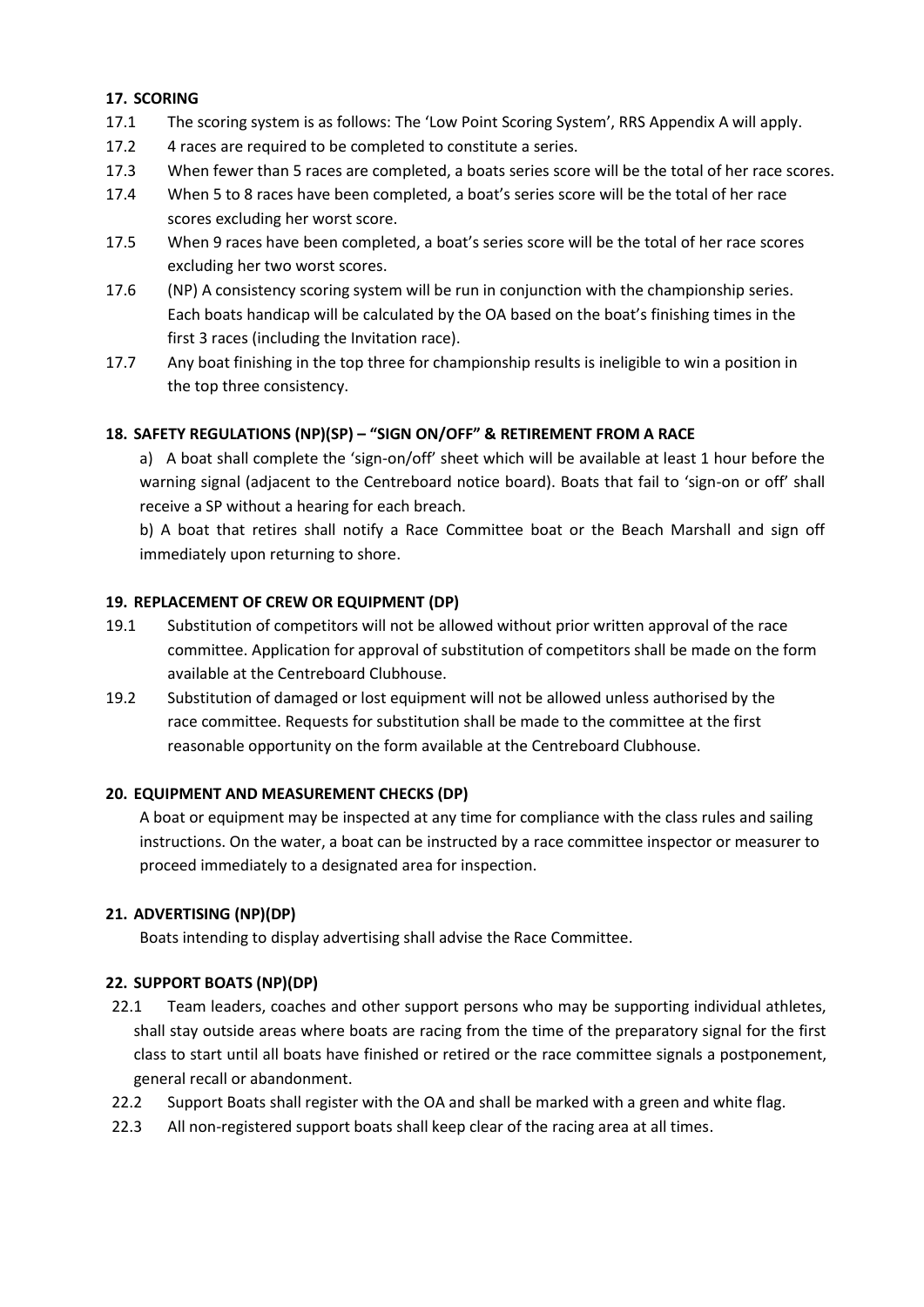#### **23. RADIO COMMUNCIATION (DP)**

Except in an emergency, a boat shall neither make nor receive radio transmissions, text messages or cellular phone calls while racing except in an emergency or when using equipment provided by the race committee.

#### **24. TRASH DISPOSAL (NP)(DP)**

Trash may be placed aboard support or official boats.

#### **25. PRIZES**

Prizes will be given in accordance with the Notice of Race.

#### **26. DISCLAIMER OF LIABILITY**

- a) Competitors participate in the regatta entirely at their own risk. See RRS4, Decision to Race which states: "The responsibility for a boat's decision to participate in a race or to continue racing is hers alone".
- b) The Organising Authority will not accept any liability for material damage or personal injury or death sustained prior to, during, or after the regatta.
- c) No boat shall start in any race unless it has signed the Declaration forming part of the Sailing Nomination form.

#### **27. INSURANCE**

Each participating boat shall have a valid insurance certificate with a third-party liability coverage of at least \$10,000,000 (or equivalent) per incident and shall be made available upon request.

#### **28. FURTHER INFORMATION**

For further information please contact: SoPYC - On Water Group South of Perth Yacht Club Inc Coffee Point, Applecross, 6163, WA Phone - 08 9364 5844 Email - [owgadmin@sopyc.com.au](mailto:owgadmin@sopyc.com.au)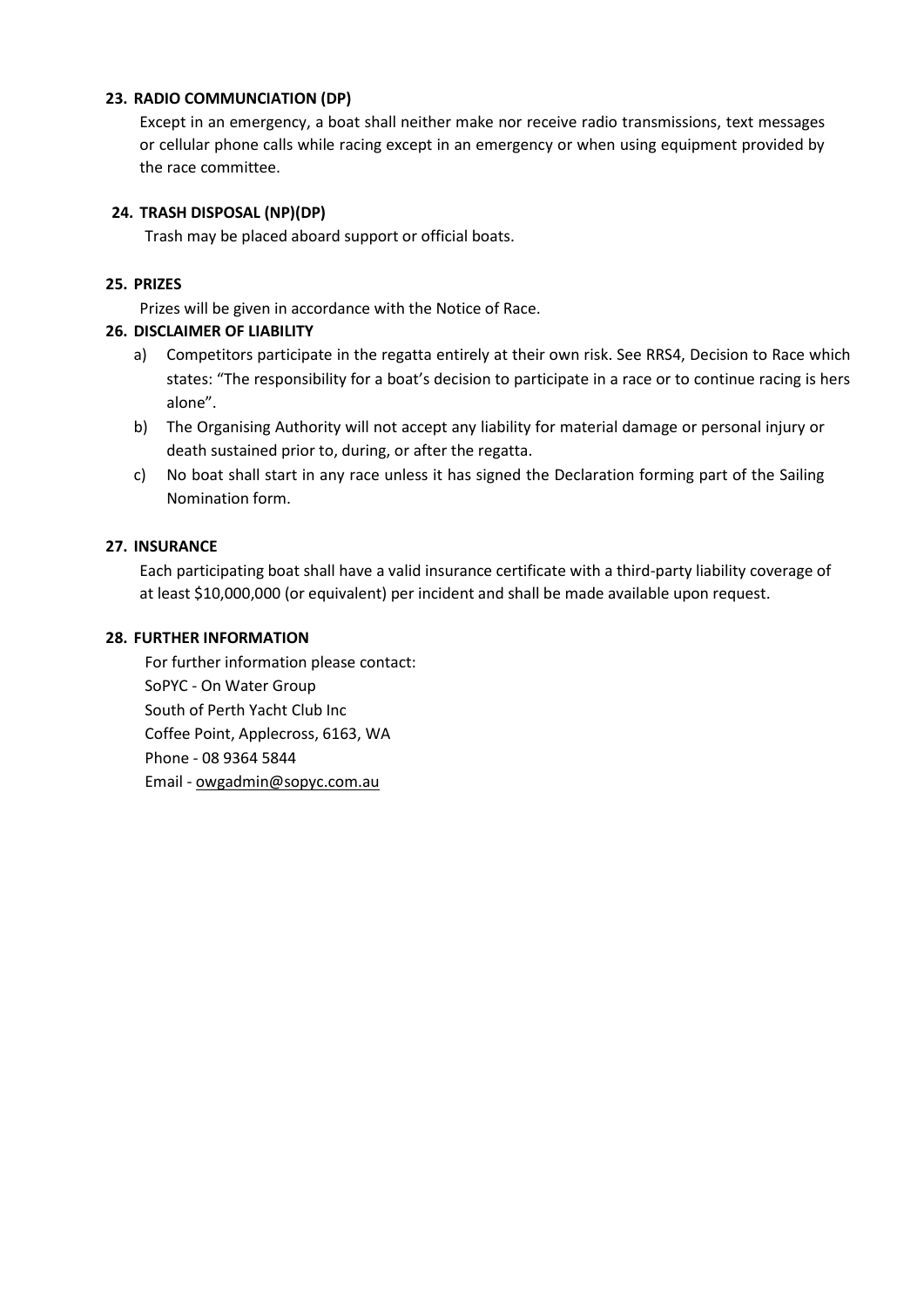Race Course Area